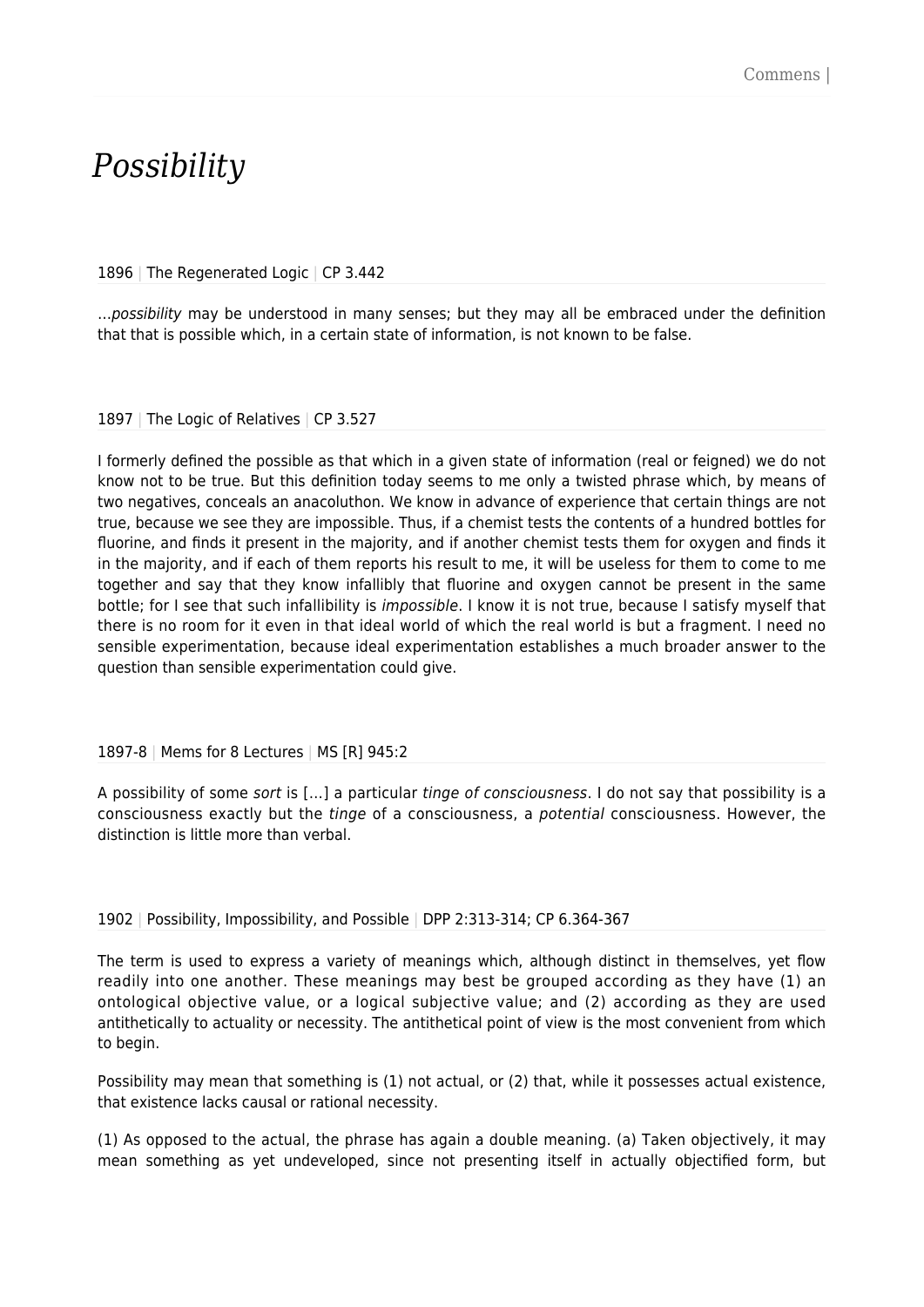capable of doing so at some future time, when all the conditions of its realization occur: latent, potential being. This implies capacity for realization; and, if this capacity be taken in an active sense, connotes some inherent tendency to actuality, which, if not thwarted, leads to final completeness of being. This involves the active sense of potentiality, of force, etc. It is close to the literal sense of the term (posse, can be). This is the dominating sense in Greek philosophy, being connected with Aristotle's teleological theory of development. (b) Taken logically, it denotes that there is some ground for asserting actuality, but not sufficient to justify a positive statement: may, as distinct from can, be. Thus, possibly it will rain tomorrow. It has to do with degrees of certainty in judging.

(2) As opposed to the necessary, the term has also a double sense. (a) It may mean chance, contingency, as an objective fact. Chance again, has a double meaning: (i) something not derivable or explainable causally by reference to antecedent facts. There are those who assert the reality of such chance. On this view there are many possibilities in store in the future which no amount of knowledge would enable us to foresee or forestall. Indeterministic theories of the will assert possibilities of this sort also. (ii) Chance may mean that which, while necessary causally, is not necessary teleologically; the unplanned, the fatalistic. From this point of view the "possible" is that which unexpectedly prevents the carrying-out of a purpose or intention. It leads up to the logical sense (b), according to which the possible, as opposed to the necessary, is anything whose existence cannot be derived from reason; that, the existence of which, rationally speaking, might be otherwise. It is opposed to mathematical or metaphysical necessity, where existence cannot be otherwise than as it is. In this sense the objective actual may be only (logically) possible; the present rain-storm is actual, but since it does not follow from a necessity of thought, but only from empirical antecedents, it is not necessary, and hence just a contingent possibility. [—] In the sphere of mathematics, logic, and metaphysics there is no possibility in the strict sense; all that exists exists of necessity. In the physical and practical spheres which deal with the space and time world the notion of possibility has full sway. Everything is possible which does not contradict the laws of reason; that which is inconceivable, which violates the law of reason, is impossible. The impossible is the self-contradictory.

The nominalistic definition (nominalistic in its real character, though generally admitted by realists, as Scotus, i. dist. 7, qu. unica) that that is possible which is not known not to be true in a real or assumed state of information is, like many nominalistic definitions, extremely helpful up to a certain point, while in the end proving itself quite superficial. It is not that certain things are possible because they are not known not to be true, but that they are not known not to be true because they are, more or less clearly, seen to be possible.

### 1902 [c.] | Reason's Rules | MS [R] 599:36

The possible is that which in a given state of information is not known not to be true.

1905 | Issues of Pragmaticism | CP 5.454

Restricting the word to its characteristic applicability, a state of things has the Modality of the possible – that is, of the merely possible – only in case the contradictory state of things is likewise possible, which proves possibility to be the vague modality. One who knows that Harvard University has an office in State Street, Boston, and has impression that it is at No. 30, but yet suspects that 50 is the